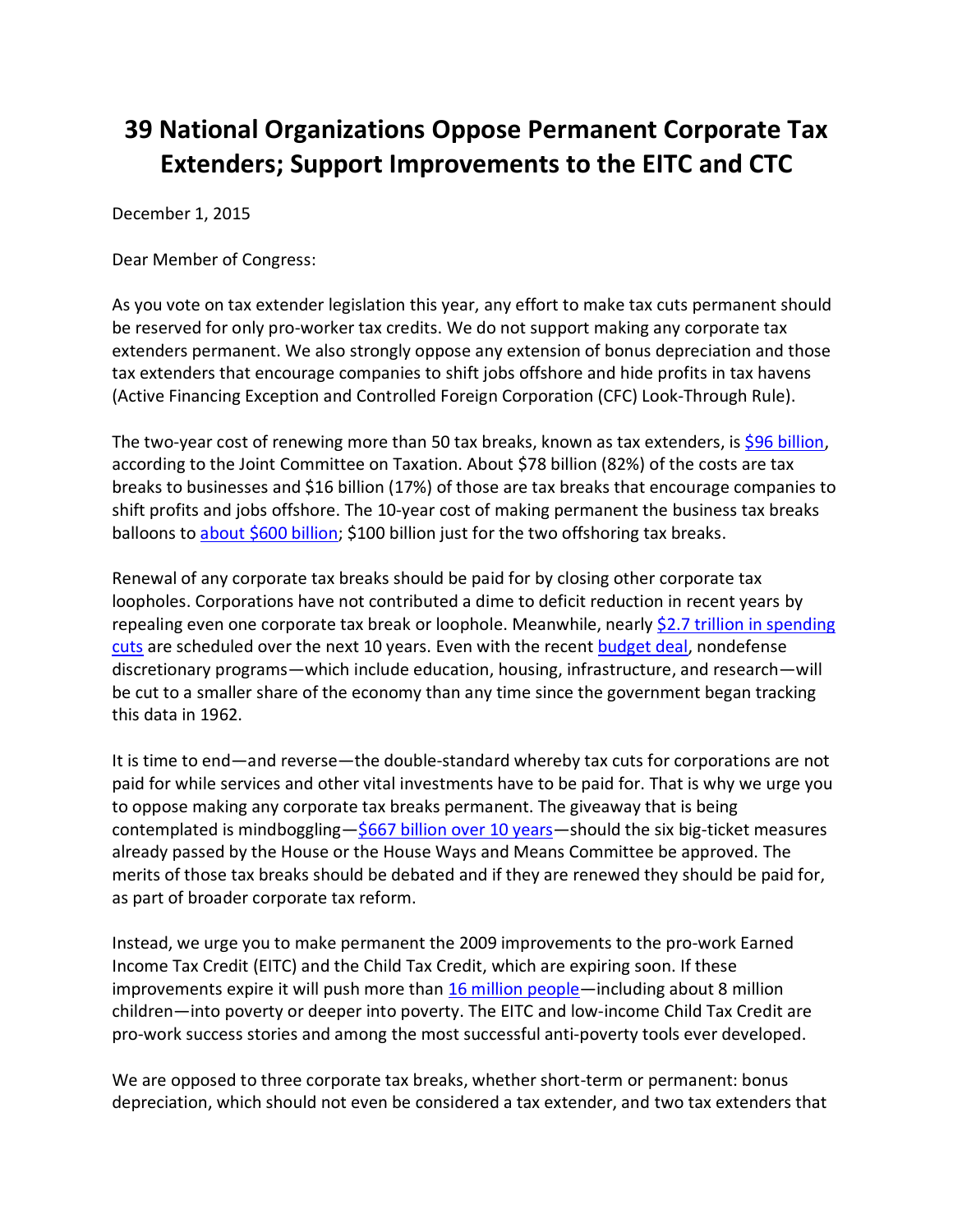encourage the shifting of jobs offshore and profits to tax havens—the Active Financing Exception (AFE) and the CFC Look-Through Rule. Our concerns are as follows:

- **Bonus depreciation** [\(\\$281 billion over 10 years\)](https://www.jct.gov/publications.html?func=startdown&id=4829). This tax break was previously enacted to help stimulate the economy during two recent downturns, but its purported benefits are very limited. In a review of several studies the [Congressional Research Service](http://cdn.akingump.com/images/content/3/1/v2/31140/Bonus-Depreciation-CRS-Report-July-2014.pdf) said "research suggests that bonus depreciation was not very effective." Moody's Analytics found that the [bang for the buck](https://www.economy.com/dismal/analysis/free/224641) (additional GDP per tax dollar) of accelerated depreciation, which is similar to bonus depreciation, is much less effective than other types of tax cuts or public spending. For example, every dollar "spent" on depreciation creates just 29 cents of economic activity vs \$1.23 for the Earned Income Tax Credit and \$1.38 for the Child Tax Credit. For a more [detailed bonus depreciation](http://www.americansfortaxfairness.org/files/ATF-Bonus-Depreciation-Fact-Sheet-2015-FINAL.pdf) fact sheet go here.
- **Active Financing Exception** (\$78 billion [over 10 years\)](https://www.cbo.gov/sites/default/files/114th-congress-2015-2016/costestimate/hr961.pdf). This tax loophole lets corporations (primarily financial institutions such as GE Capital, Wall Street banks and insurance companies) avoid paying U.S. taxes on the financial income they earn (or claim to earn) in foreign countries, so long as those profits remain officially offshore. This is a major reason that General Electric, which made \$27.5 billion in profits from 2008-2012, got a total of \$3.1 billion in federal tax refunds and paid an effective tax rate of negative 11.1% over that period, [according to Citizens for Tax Justice.](http://www.ctj.org/corporatetaxdodgers/sorrystateofcorptaxes.pdf) For a more [detailed AFE fact sheet go here.](http://www.americansfortaxfairness.org/files/ATF-Active-Financing-Exception-Fact-Sheet-2015-FINAL.pdf)
- **Controlled Foreign Corporation (CFC) Look-Through Rule** (\$22 billion [over 10 years\)](https://www.cbo.gov/sites/default/files/114th-congress-2015-2016/costestimate/hr1430.pdf). This tax loophole lets U.S. multinationals shift profits between foreign subsidiaries without triggering the U.S. taxes normally due. It works like this: A U.S. corporation sets up offshore Subsidiary A, which conducts real business selling goods and services in a country with normal tax rates. It also sets up Subsidiary B, often with little more than an office address, in a foreign tax haven with low or no corporate taxes. The U.S. parent grants ownership of assets like brands and patents to Subsidiary B, which "licenses" them to Subsidiary A at steep prices. The internal royalty payments artificially inflate Subsidiary A's costs and therefore reduce its profits and tax liability and ultimately that of its parent corporation. For a more [detailed CFC fact sheet go here.](http://www.americansfortaxfairness.org/files/ATF-CFC-Look-Through-Rule-Fact-Sheet-2015-FINAL.pdf)

Again, as you vote on tax extender legislation this year, any effort to make tax cuts permanent should be reserved for only pro-worker tax credits, such as the EITC and the Child Tax Credit. We do not support making any corporate tax extenders permanent. We also strongly oppose any extension of bonus depreciation and those tax extenders that encourage companies to shift jobs and hide profits offshore.

Sincerely, AFL-CIO Alliance for a Just Society Alliance for Retired Americans American Federation of Government Employees American Federation of State, County & Municipal Employees